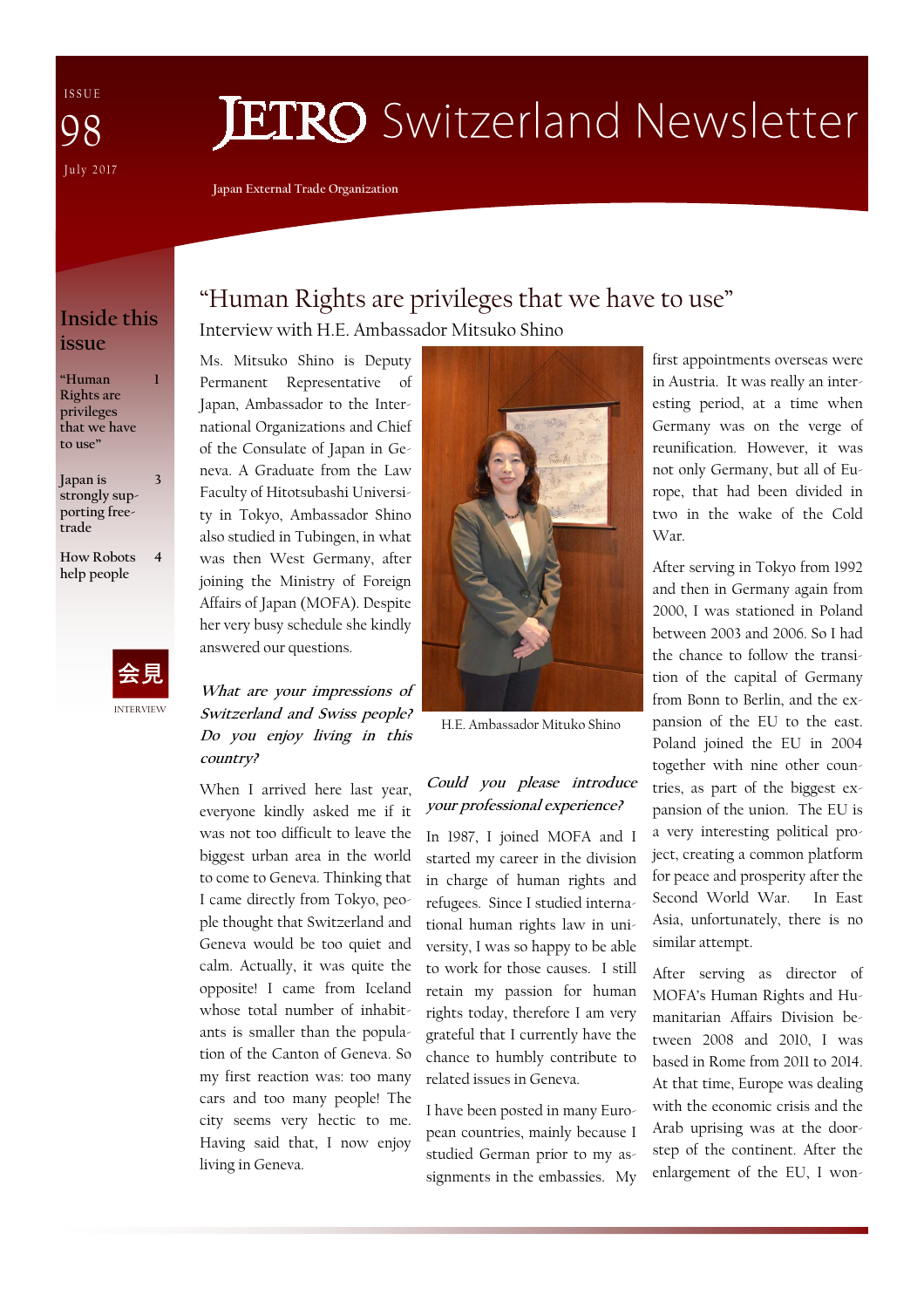# "Human Rights are privileges that we have to use"

dered if I would then witness it falling apart from the inside.

My last assignment to Iceland was a fantastic experience. I really liked the country, which enjoys a quality of life that you cannot find in big cities, and where society is based on mutual trust. Once the first "shock" passed (*laughs*), I could find some of that same quality here in Switzerland.

### **You are a specialist in human rights. What motivated you to focus on this specific field?**

I would not say specialist, but passionate. At the beginning, like many others, I had this "naïve" dream that protecting human rights will bring the world peace. It was my German experience that really made me realize that human rights are essential not only for achieving peace but also for ensuring that individuals can find fulfillment in life. As I already mentioned, I was in Germany and Austria during the period of change before and after the fall of the Berlin Wall. I was there when people in East Germany could vote freely for the first time after the war. I saw an old woman shiver with mixed feelings of fear and joy when she cast her ballot. It was edifying. When we are used to having free and secret voting, we tend to forget how precious this is. Freedom of expression, freedom of movement, and freedom of association are fundamental rights to realize free and secret voting, and yet we sometimes take them for granted. At the same time, they are also privileges that we have to use. I still have one

of those beautiful hand-drawn voting posters that we could see in the DDR (East Germany) in 1990. It reminds me that I shall take nothing for granted.

Since 2000, Japanese citizens can vote from abroad. So whenever the occasion arises, I always go around the building to encourage everyone to vote.

### **What are the advantages of Geneva compared to other important diplomatic centers like New York?**

It is a difficult question. There is no capital or center for diplomacy. Diplomacy can take place everywhere; it is a matter of will and people, not of place. Nevertheless, in Geneva you can find a lot of people with rich experience of field work. This is a strong advantage when you have to take important decisions. For instance, it is helpful if you can talk with people who have been working in a refugee camp when discussing displacement. Then the discussion becomes quite concrete and practical. Having all those practitioners here in Geneva is certainly a strong advantage for diplomacy.

## **What issues are the centers of discussion at the United Nations in Geneva?**

I would say that the most important thing is "prevention"; including prevention of poverty, of war, of human rights violations, and of natural disasters. Today, we know that there is a cost of not doing things. We cannot only react to disasters; we also have to avoid them as much as possible. This is why prevention has become a key notion within international organizations. Prevention can save lives and money.

## **You have been living in Europe for many years; could you tell us one thing that you like here and one that you miss from Japan?**

What I miss is quite clear: convenience stores! In Japan you can find them everywhere, and as the name says, they are really convenient. You can buy almost anything at almost any hour. In Japan we are used to living with this "convenience", due to the fact that every service is almost always



H.E. Ambassador Shino wearing Japanese traditional clothes for the National Dress Day of the United Nations Human Rights Council

INTERVIEW 会見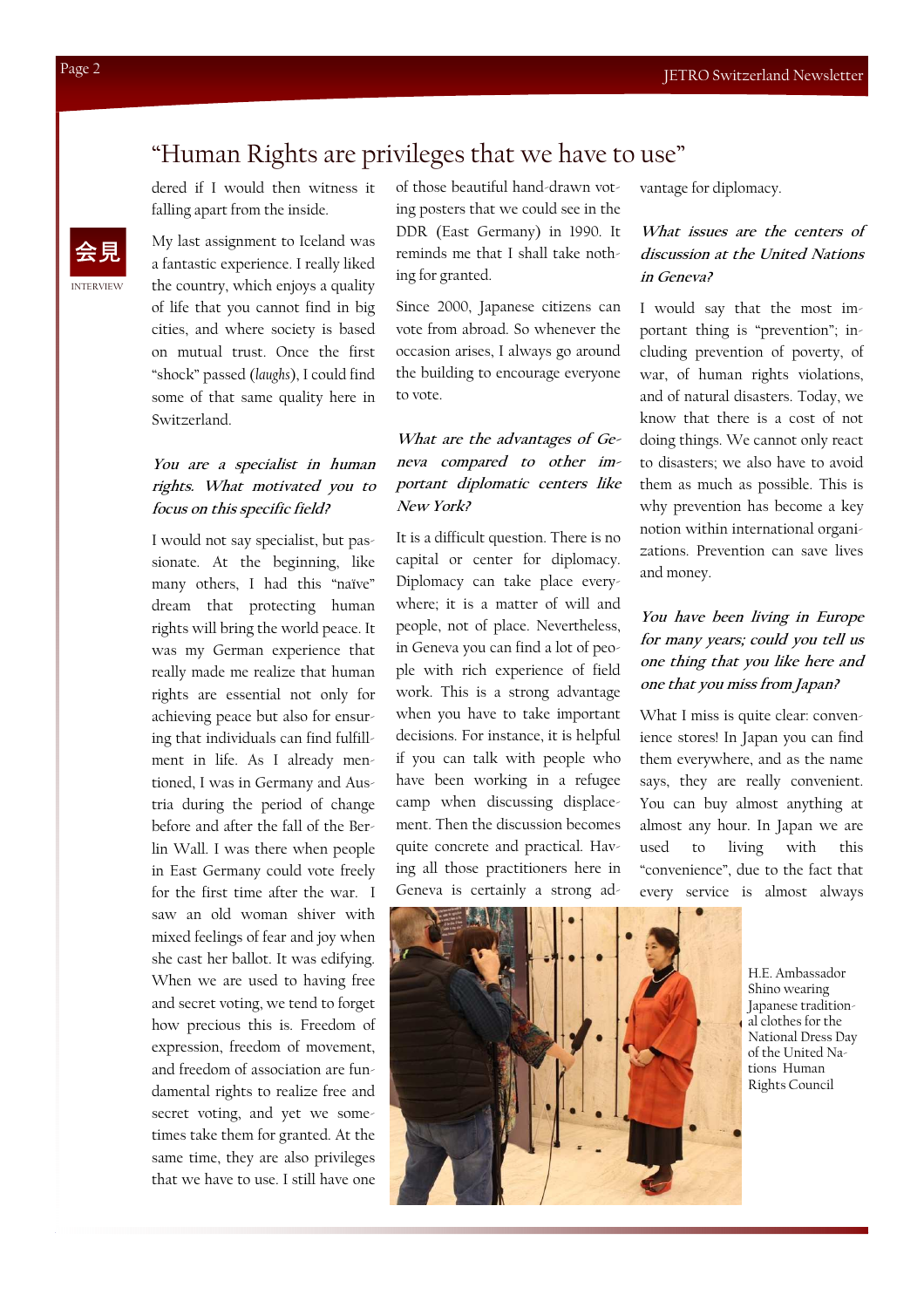## "Human Rights are privilege that we have to use"

available.

What I like in Europe is the exact opposite. Even if it would be convenient to find the shops open when you have to work late, you also place more value on rest times like Sundays. Being obliged to make do with such "inconvenience" and limit my shopping hours also makes me enjoy them more (*laughs*).

#### **What will be the main Japanese events taking place in Switzerland in 2017?**

This year, the Consulate of Japan

will hold, as the opening event of our annual "Autumn of Japanese culture", an exhibition entitled "Parallel Nippon: Contemporary Japanese Architecture 1996-2006" at Versoix Borélo from September 1<sup>st</sup>. Containing over 100 large-scale photo panels of landmark designs, this exhibition will feature Japan's most influential architects, including 2013 Pritzker Architecture Prize winner Toyo Ito, as well as Kengo Kuma, Tadao Ando, Kenzo Tange, SANAA, and many more. With a specific focus on the decade

of 1996-2006, during which Japan faced an economic recession and transition from the "bubble" to "post bubble" period, Parallel Nippon is a collection of creative architectural solutions that reflect the social and cultural context of contemporary Japan.

In addition to this exhibition, a variety of events will be arranged as part of the "Autumn of Japanese culture". Please check our website for the details! http:// www.geneve.ch.emb-japan.go.jp/ itprtop\_fr/index.html

# INTERVIEW 会見

# Japan is strongly supporting free-trade

On June 06, Japan and the European Union agreed on a free trade agreement. While details are still to be settled, the "JEFTA" will be the largest free-trade deal in the world and one of the most ambitious. It will indeed cover 99% of the joint production of both Japan and the EU. The two economies represent together more than onethird of global GDP.

The deal is expected to boost Japanese exports by 29% and could represent an additional growth of 0.29% of GDP.

Started in 2013, the JEFTA has become a priority after the American withdrawal from the Trans-Pacific Partnership (TTP). If Japan has decided to focus on Europe, it is also true in the other way. Negotiations on the Transatlantic Trade and Investment Partnership being currently frozen, the EU had to find a new partner to promote free

trade.

As Prime Minister Abe said: "Japan and the EU have demonstrated our strong political will to raise the flag of free trade high when there are moves towards protectionism in the world."

Although the JEFTA will be the biggest economic partnership agreement negotiated by Japan this year, it is not the only one. Japan is eager to maintain the TTP even without the US. The eleven remaining countries met last week in Tokyo to negotiate a "TTP11" based on the previous one. By minimizing modifications Japan expects to finalize negotiations within the end of the year.

#### **What does it means for the Swiss -Japanese relationship?**

Switzerland and Japan have been united by a free trade agreement

since 2009. Both countries have benefited from this agreement increasing the already considerable trade between them. However, the JEFTA is more ambitious than the Swiss-Japanese trade agreement, and the advantage that companies on both sides have compared to the European ones will disappear after the entry in force of JEFTA (probably in 2019). In last year November's issue of our newsletter, we already saw that times may have come for an update of the agreement.

With the JEFTA perspective it seems more important than ever. This said, one positive outcome of the JEFTA is that the new standards and concessions granted in it can inspire the revision of the Japan Switzerland FTEPA.



ACTIVITY